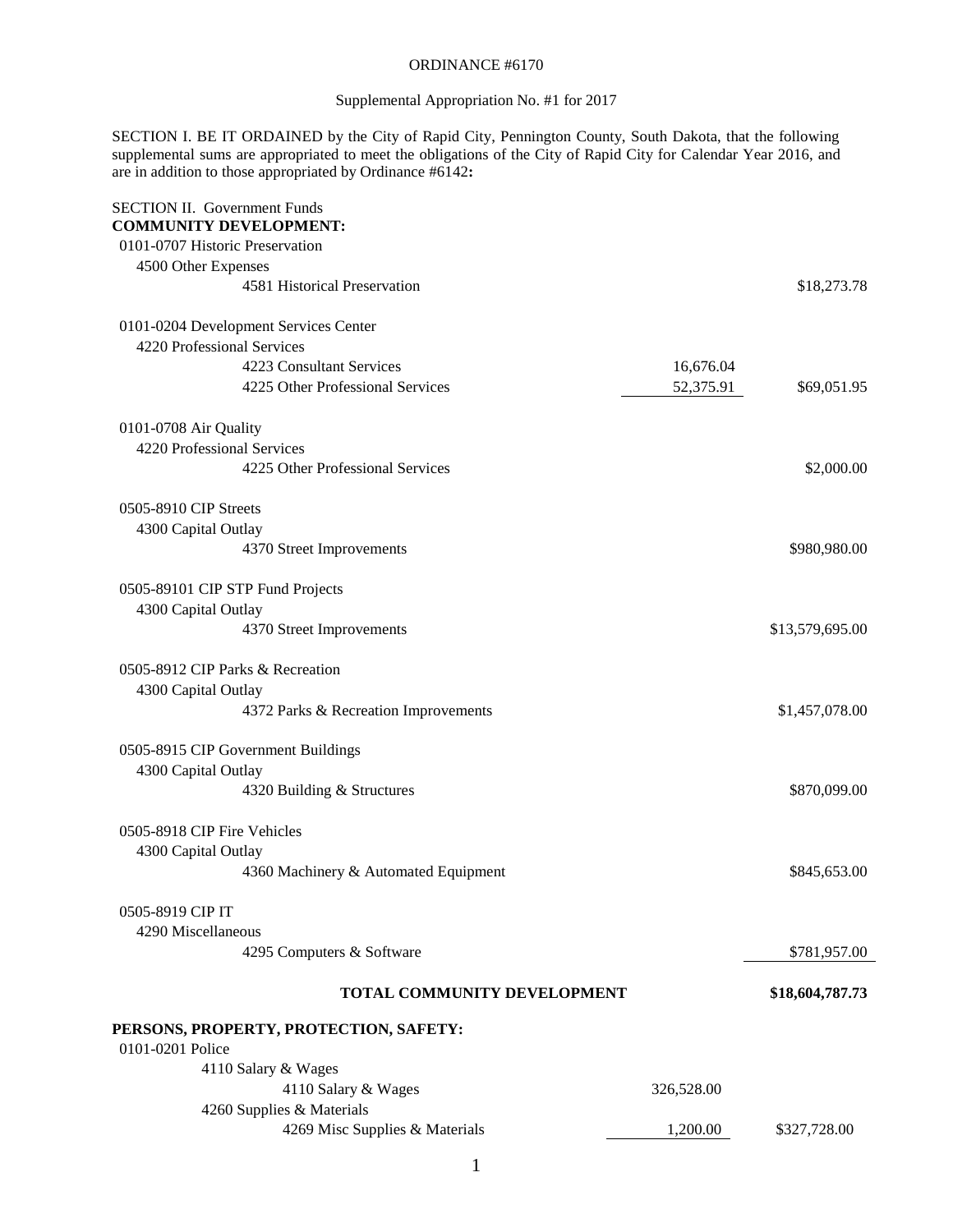## 0101-2028 Airport Fire

| 4110 Salary & Wages    |                                  |            |              |
|------------------------|----------------------------------|------------|--------------|
|                        | 4110 Salary & Wages              | 315,474.59 |              |
|                        | 4111 Overtime Wages              | 4,562.27   |              |
| 4120 Benefits          |                                  |            |              |
|                        | 4120 Social Security             | 20,042.89  |              |
|                        | 4121 Medicare                    | 4,687.26   |              |
|                        | 4130 Retirement                  | 25,603.14  |              |
|                        | 4131 Section 125 Administration  | 161.50     |              |
|                        | 4150 Health Insurance            | 56,950.00  |              |
|                        | 4155 Life Insurance              | 298.85     |              |
|                        | 4170 Unemployment Insurance      | 798.00     |              |
|                        | 4220 Professional Services       |            |              |
|                        | 4225 Other Professional Services | 5,400.00   |              |
|                        | 4260 Supplies & Materials        |            |              |
|                        | 4263 Clothing, Food              | 16,600.00  |              |
| 4270 Travel & Training |                                  |            |              |
|                        | 4270 Travel & Training           | 5,000.00   | \$455,578.50 |
|                        |                                  |            |              |

**TOTAL PERSONS, PROPERTY, SAFETY, PROTECTION \$783,306.50** 

### **TOTAL GOVERNMENT FUNDS \$19,388,094.23**

| Means of Financing. <b>Sovernment Funds</b>                    |                                 |                           |                 |               |
|----------------------------------------------------------------|---------------------------------|---------------------------|-----------------|---------------|
|                                                                |                                 | Consolidated              |                 |               |
| Means of Financing<br><b>All Government Funds</b>              | General<br>Fund 0101            | Construction<br>Fund 0505 | Totals          |               |
| Sales & Other Taxes                                            |                                 |                           | \$0.00          |               |
|                                                                |                                 |                           |                 |               |
| <b>Undesignated Cash</b>                                       | \$145,225.49                    | \$18,430,462.00           | \$18,575,687.49 |               |
| Intergovernmental Revenue                                      | \$271,828.24                    | \$85,000.00               | \$356,828.24    |               |
| Transfer In/Out                                                |                                 |                           | \$0.00          |               |
| <b>Charges for Goods/Services</b>                              | \$455,578.50                    |                           | \$455,578.50    |               |
| <b>Total Means of Financing</b>                                | \$872,632.23                    | \$18,515,462.00           | \$19,388,094.23 |               |
| Total Uses of 2017 Budget                                      | \$872,632.23                    | \$18,515,462.00           | \$19,388,094.23 |               |
| <b>SECTION III: Enterprise Funds</b><br><b>TRANSPORTATION:</b> |                                 |                           |                 |               |
| 0606-2079 Airport Fire                                         |                                 |                           |                 |               |
| 4110 Salary & Wages                                            |                                 |                           |                 |               |
|                                                                | 4110 Salary & Wages             |                           |                 | (315, 474.59) |
|                                                                | 4111 Overtime Wages             |                           |                 | (4,562.27)    |
| 4120 Benefits                                                  |                                 |                           |                 |               |
|                                                                | 4120 Social Security            |                           |                 | (20,042.89)   |
|                                                                | 4121 Medicare                   |                           |                 | (4,687.26)    |
|                                                                | 4130 Retirement                 |                           |                 | (25, 603.14)  |
|                                                                | 4131 Section 125 Administration |                           |                 | (161.50)      |
|                                                                | 4150 Health Insurance           |                           | (56,950.00)     |               |
|                                                                | 4155 Life Insurance             |                           |                 | (298.85)      |
|                                                                | 4170 Unemployment Insurance     |                           |                 | (798.00)      |
|                                                                |                                 |                           |                 |               |

#### Means of Financing: **Government Funds**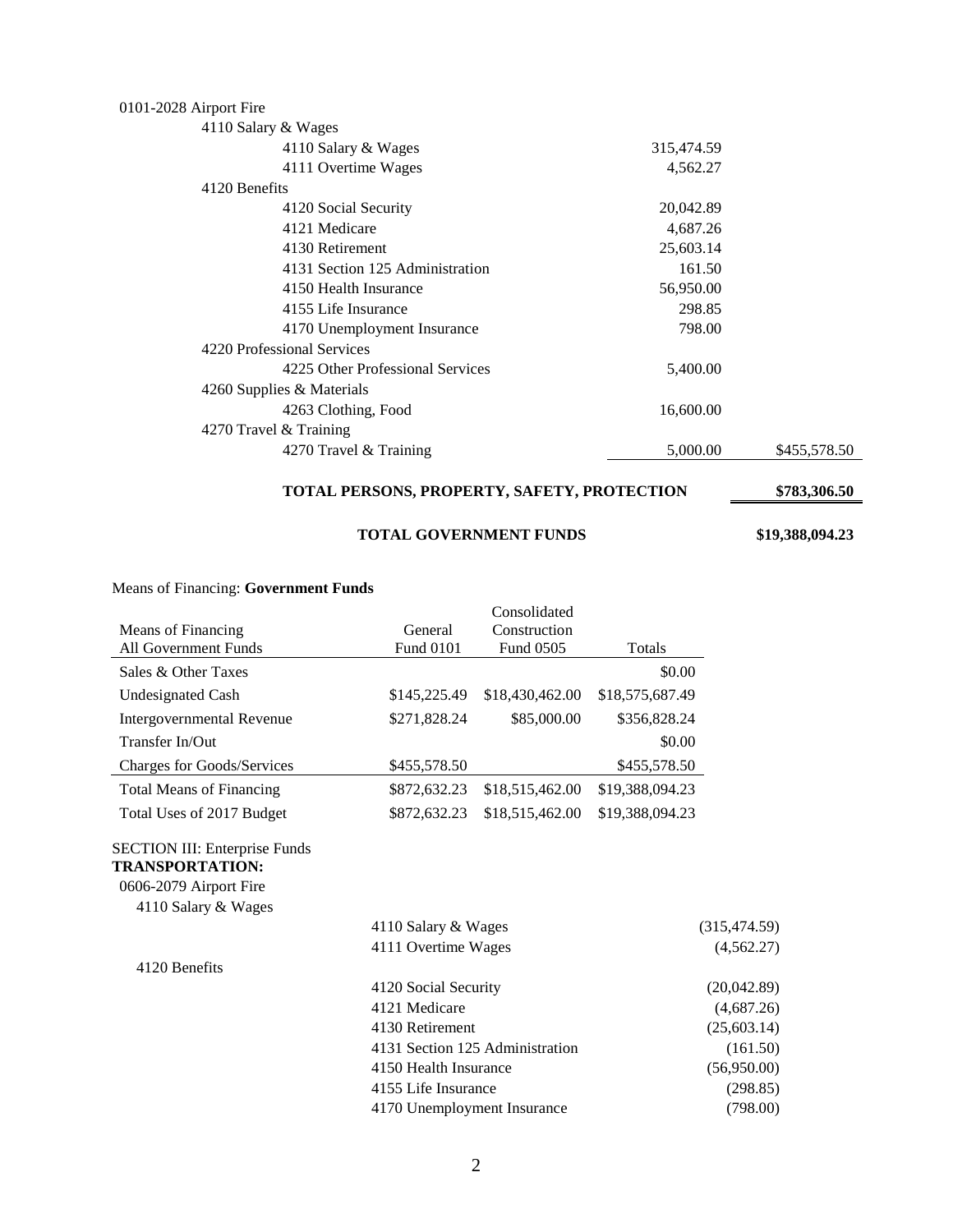|                            | <b>TOTAL ENTERPRISE FUNDS</b>    |             | \$4,529.00 |
|----------------------------|----------------------------------|-------------|------------|
|                            | <b>TOTAL TRANSPORTATION</b>      |             | \$4,529.00 |
|                            | 4270 Travel & Training           | (5,000.00)  | \$4,529.00 |
| 4270 Travel & Training     | 4263 Clothing, Food              | (16,600.00) |            |
| 4260 Supplies & Materials  | 4225 Other Professional Services | 454,707.50  |            |
| 4220 Professional Services |                                  |             |            |

### Means of Financing: **Enterprise Funds**

| Means of Financing              | Airport                         |            |               |
|---------------------------------|---------------------------------|------------|---------------|
| All Enterprise Funds            | Fund 0606                       | Totals     |               |
| Intergovernmental Revenue       | \$4,529.00                      | \$4,529.00 |               |
| <b>Total Means of Financing</b> | \$4,529.00                      | \$4,529.00 |               |
| Total Uses of 2017 Budget       | \$4,529.00                      | \$4,529.00 |               |
| <b>SECTION IV. Transfers</b>    |                                 |            |               |
| TO:                             | <b>FROM:</b>                    |            | <b>AMOUNT</b> |
| Meadowbrook Golf Fund 0613      | General Fund 0101               |            | \$100,000.00  |
| Executive Golf Fund 0614        | General Fund 0101               |            | \$24,000.00   |
| Executive Golf Fund 0614        | Executive Development Fund 0732 |            | \$18,000.00   |

# SECTION V. Summary of Supplemental Appropriation:

| Governmental Funds | \$19,388,094.23 |
|--------------------|-----------------|
| Enterprise Funds   | \$4,529.00      |
|                    | \$19,392,623.23 |

CITY OF RAPID CITY

ATTEST: Mayor

Finance Officer

(SEAL)

First Reading: March 20, 2017 Second Reading: April 3, 2017 Published: Effective: